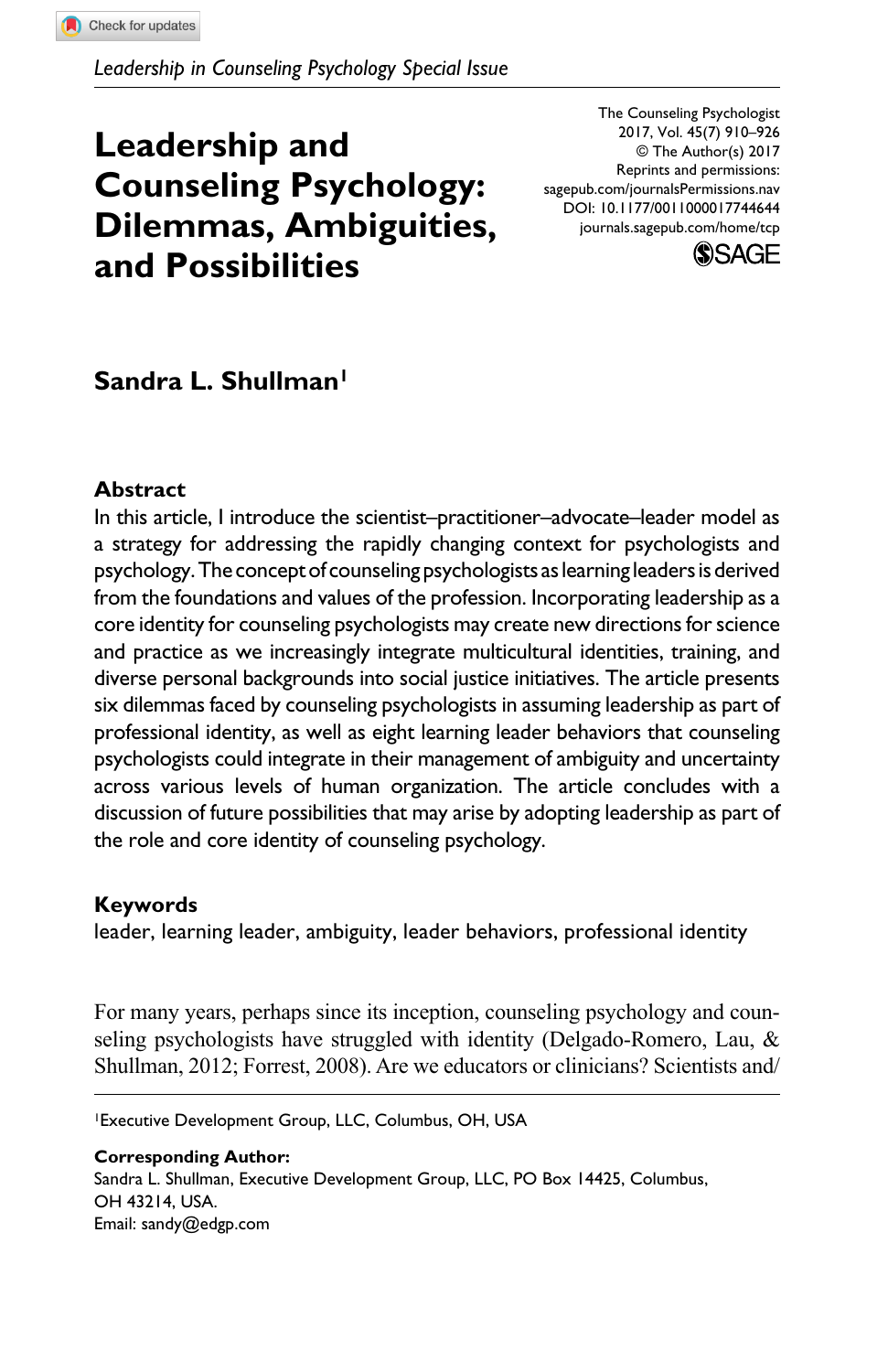or practitioners, big C (clinical) or little c (counseling) psychologists? While the field of counseling psychology has struggled with identity, psychology in general has experienced an amazingly parallel process of identity confusion and dissolution. Psychology concepts and protocols are adapted, renamed, and taken on as part of other fields without explicit recognition of the knowledge foundations. Those who practice and conduct research in counseling psychology present themselves professionally as psychotherapists, counseling and career educators, and counseling or vocational researchers—homogenizing titles that can reflect persons from many professional disciplines or certifications. Initial, ongoing efforts to map all publications in science indicate an emerging pattern where psychology as a discipline is experiencing absorption by other disciplines such as psychiatry, neuroscience, economics, and business, using psychological research and knowledge as foundational to their disciplines (Boyak, 2004). Counseling psychology runs a somewhat parallel process, especially in relation to education and learning disciplines. Within psychology itself, psychologists trained in counseling psychology have adopted a variety of names to reflect their specialty areas (Delgado-Romero et al., 2012). Evidence of the far reaches of counseling psychology lies in the myriad settings and disciplines within which counseling psychologists work.

The scientist–practitioner (Boulder) model instituted in the 1940s and 1950s (Peterson, 2007) has recently begun morphing in counseling psychology into the scientist–practitioner–advocate model of the 21st century (Fassinger & O'Brien, 2000), a promising development reflecting the fact that more recently minted counseling psychologists have brought together their multicultural identities, training, and personal backgrounds to actively advocate for major social justice issues of our time.

## **Counseling Psychologists as Learning Leaders**

As a counseling psychologist who lives in the world of leadership development, I am most encouraged to see the reemergence of the advocacy role (the very origins of counseling psychology in the mid-20th century). There are, however, some even broader issues that must be addressed to make such advocacy and continuing scientific and practice roles truly relevant for the 21st century. For future relevance in enhancing and maintaining the field of counseling psychology, I encourage counseling psychologists, especially those at the doctoral level, to consider adopting the more broadly defined role of "learning leaders" as part of their professional identities—persons who see themselves and are seen by others as potentially providing leadership in virtually every setting where counseling psychology, human development, learning, and change can be applied.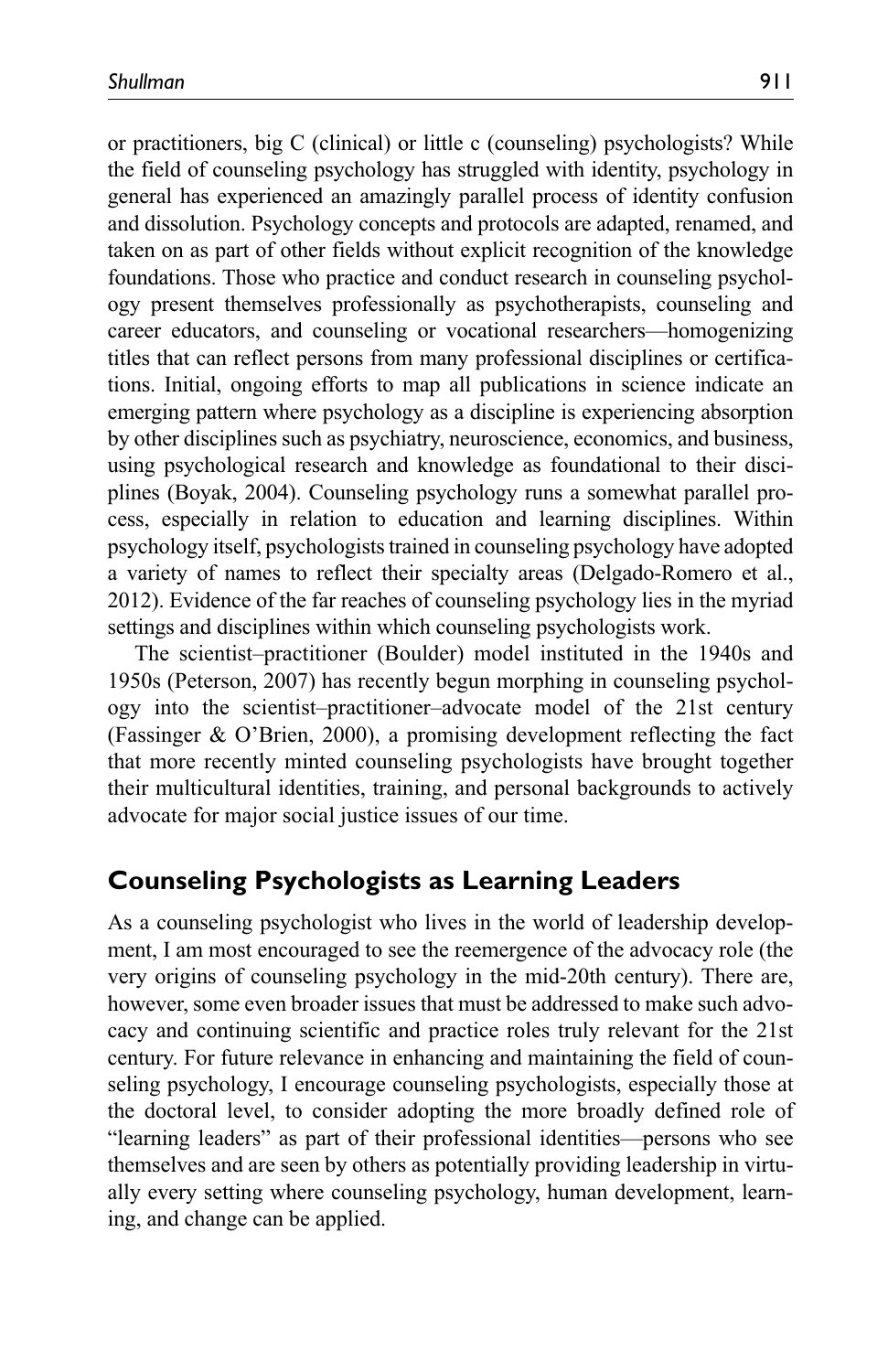The need for counseling psychologists to take on the role of learning leader as part of their professional identity derives substantially from the very roots and values of counseling psychology. The notion of a learning leader is well supported by the foundations of counseling psychology itself. These include the field's (a) emphasis on assets and strengths of human endeavor, (b) understanding of human behavior as resulting from a person–environment interaction, (c) focus on education and career development as lifelong learning processes for individual effectiveness, (d) use of briefer interventions to unlock already existing human potential, (e) appreciation of people holistically as having both strengths and development issues to address, and (f) evolving appreciation of the strengths of diverse, multicultural, and international perspectives. In fact, when examining the roots and values of counseling psychology, there seem to be great parallels between them and current concepts of leadership: (a) integration of strengths-based leadership development approaches (Kaczmarek, 2006; Smith, 2006); (b) contextual and multicultural understanding of leadership effectiveness (Chin & Trimble, 2015); (c) emerging definitions of leadership as enabling learning, development, empowerment, and/or transformation processes (Bass & Riggio, 2006; Hodgson & White, 2001); (d) increasing the need for accelerating leadership role effectiveness (Aviolo & Hannah, 2008; Backus, Keegan, Gluck, & Gulick, 2010); (e) perspectives on leaders as multidimensional, authentic beings (Gardner, Cogliser, Davis, & Dickens, 2011); and (f) rapid development of multicultural and international leadership challenges and competencies (Chin & Trimble, 2015; White & Shullman, 2012).

With psychology as a whole at risk of being absorbed by other disciplines, counseling psychology would seem an obvious place to look for leaders and leadership for the discipline. In fact, there has been an emergence of counseling psychologists within the American Psychological Association volunteer leadership structure over the past 20 years or so (see Fassinger & Shullman, 2017 [this issue]) and in a number of emerging leadership development programs in psychology. However, formal volunteer roles are only one way to look at leadership. Other concepts may provide a broader perspective on the issue. For example, thinking of a counseling psychologist as a scientist-practitioneradvocate-leader creates a different understanding of possibilities for taking action, based on professional knowledge and skills. It presumes a bona fide evidential basis of knowledge, a defined set of skills and competencies applicable to a variety of challenges, and a willingness to act, at least minimally as an individual, to create a socially just environment. The addition of the leader aspect to the accepted scientist–practitioner–advocate model places the focus on counseling psychologists' responsibility to act, and their willingness and ability to work towards as well as with others, to create a collective result with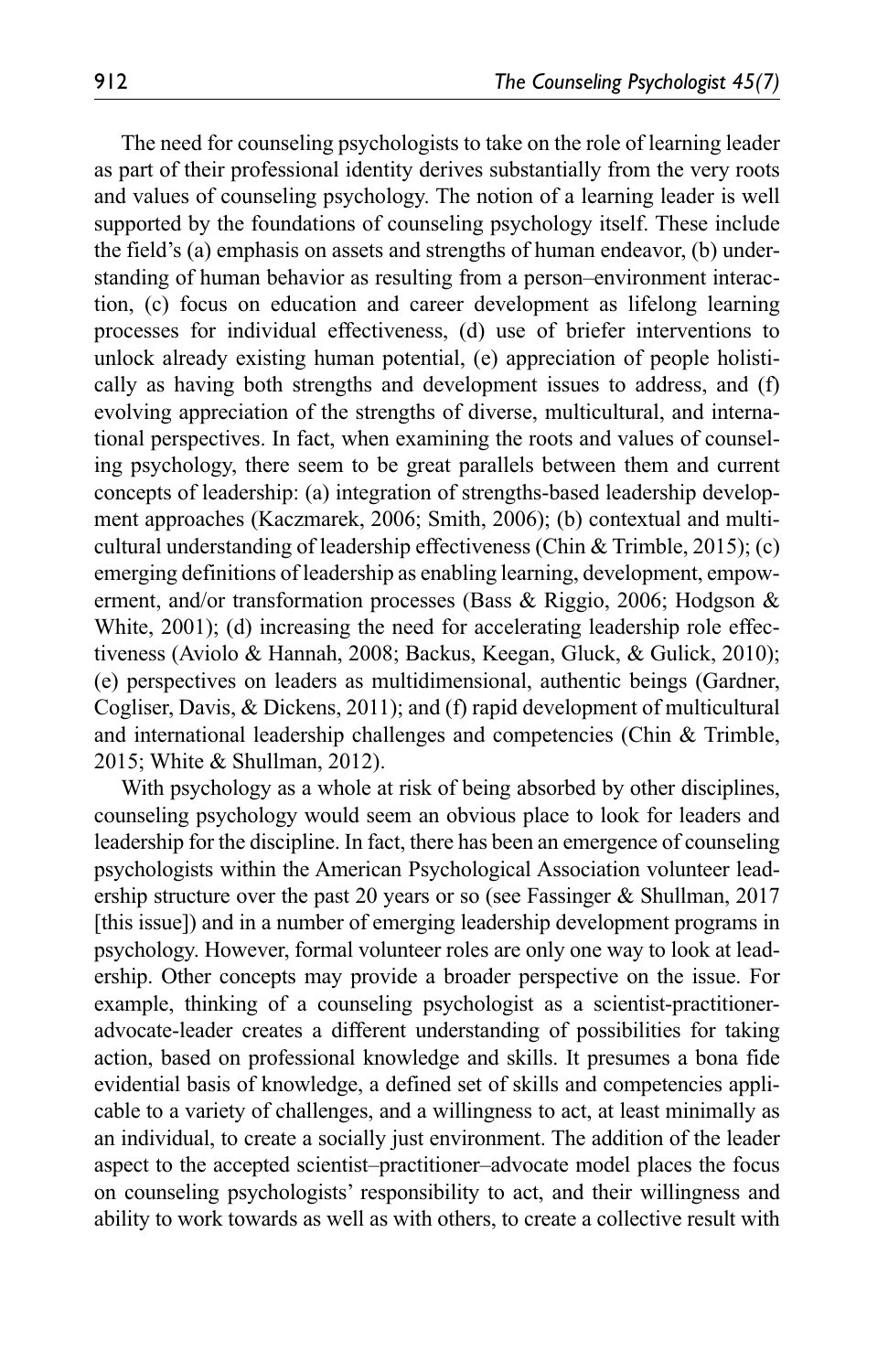a larger effect than could be created by any single individual. This would also perhaps imply a willingness to take such a role beyond the confines of our professional disciplines and apply such responsibility and action directly to the

# **Dilemmas for Counseling Psychologists**

contexts affecting the lives of people in everyday life.

What stops or has traditionally stopped counseling psychologists (and psychologists as a whole) from largely assuming such a leadership role as part of professional identity? I have identified six significant dilemmas that have contributed to what appears to be our collective reluctance in our field to see counseling psychologists as (learning) leaders. By dilemmas, I mean a series of six difficult choices or persistent problems, usually requiring at any one point in time a choice between at least two equally conclusive alternatives (Kitchener, 1984). These dilemmas identified for counseling psychologists as learning leaders involve: (a) person versus environment, (b) passion versus paycheck, (c) respect versus tolerance, (d) tradition versus innovation, (e) values versus assumptions, and (f) deep mastery versus broader growth.

## *Person Versus Environment*

Most counseling psychologists spend the majority of their careers working mainly with individuals, small groups, or students in classrooms. Despite our work on person–environment interaction, most of us spend our time in relatively few contextual settings. In general, I believe that counseling psychology (and psychology in general) has overly focused on the individual to the exclusion of context and environment. Had a variety of contexts and environments been an active focus of counseling psychologists' work during the past 50 years, we would now be better positioned to work more effectively as a discipline with multiculturally and internationally diverse populations and challenges. We would have perhaps designed better or different intervention and treatment delivery systems, with an enhanced focus on family, neighborhood, workplace, and community contexts. We might also have found a way to include religion and spirituality in context rather than viewing it at times as conceptual competition for psychological views. Gerstein and Shullman (1992) introduced the notion of organizational counseling psychology to address the need for counseling psychologists to think beyond the individual counseling room. The author speculates that the absence of a broad variety of contextual experiences for many counseling psychologists has possibly limited the field's conceptual possibilities. Without the imperative to lead, many counseling psychologists have remained fully content in the safe confines of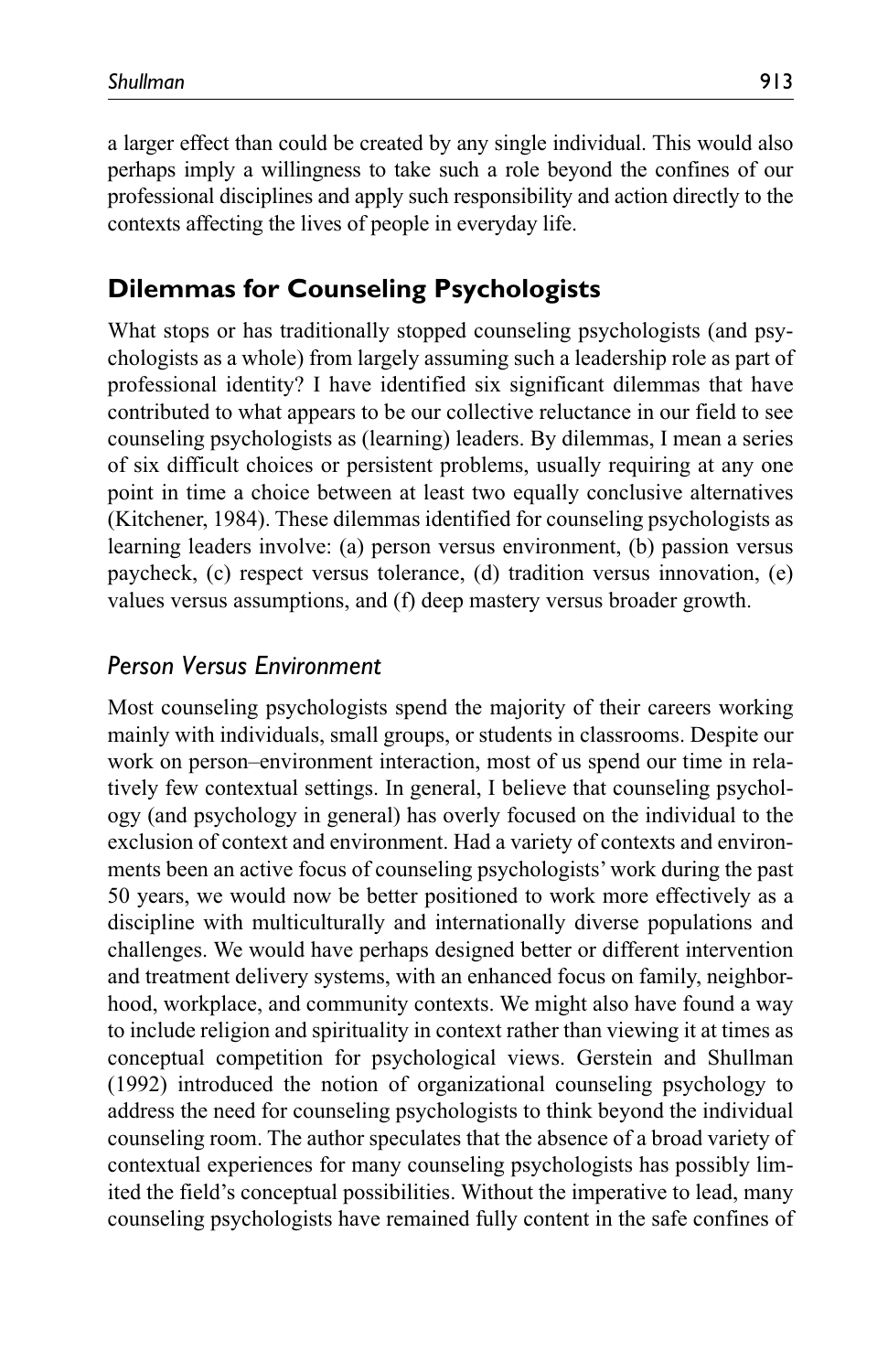the classrooms, counseling rooms, and other limited environs, while the context for human behavior in everyday life multiplies exponentially.

#### *Passion Versus Paycheck*

Although there are many dedicated and passionate counseling psychologists serving as psychotherapists in the field, many have followed the reimbursement trail, much like following bread crumbs rather than leaving bread crumbs for others to follow. I have heard many colleagues say over time "I would actually rather be doing 'X,' but I can't get reimbursed for it." This is not an unsympathetic position. Unfortunately, what is financially rewarded at any given moment can both stymy passion over time and actually result in reduced remuneration, as professional services and activities are challenged by increasingly harsher and sharper technological and economic modeling. I speculate that, if counseling psychologists had paid more attention to context in addition to individual identities, there would currently be more options for areas of practice. For example, we might have developed an entire conceptually comprehensive spectrum of care, intervention, treatment, and development, and might not be as hampered by focusing on what is reimbursable by insurance in a medical system, based on privilege rather than need.

## *Respect Versus Tolerance*

All too often in our field, we discover lesser respect or perhaps even merely tolerance for clients, students, and colleagues beyond our more familiar settings of comfort and convenience. The author has overheard colleagues talking quite reluctantly and sometimes even disrespectfully about expanding the scope of their work role through engaging with people and settings for which they have no experience and understanding, such as hospitals, businesses, and rural settings. In contemplating such options, these expansions of traditional work arenas are either looked upon with skepticism or sometimes treated naively as if all contexts were interchangeable. It would seem that, at times, when we are contemplating stretching our reach in work settings we might be too ready to rely on a general tolerance for human beings working within our zone of comfort, rather than striving for the fundamental respect that only comes from an interactive understanding of individuals within specific contexts and experiences. Counseling psychologists as learning leaders would learn to actively engage as practitioners and researchers with client populations in their full contexts, finding the basis for both true respect and understanding, rather than settling for tolerance of clients, students, or research participants. If the learning leader concept of counseling psychology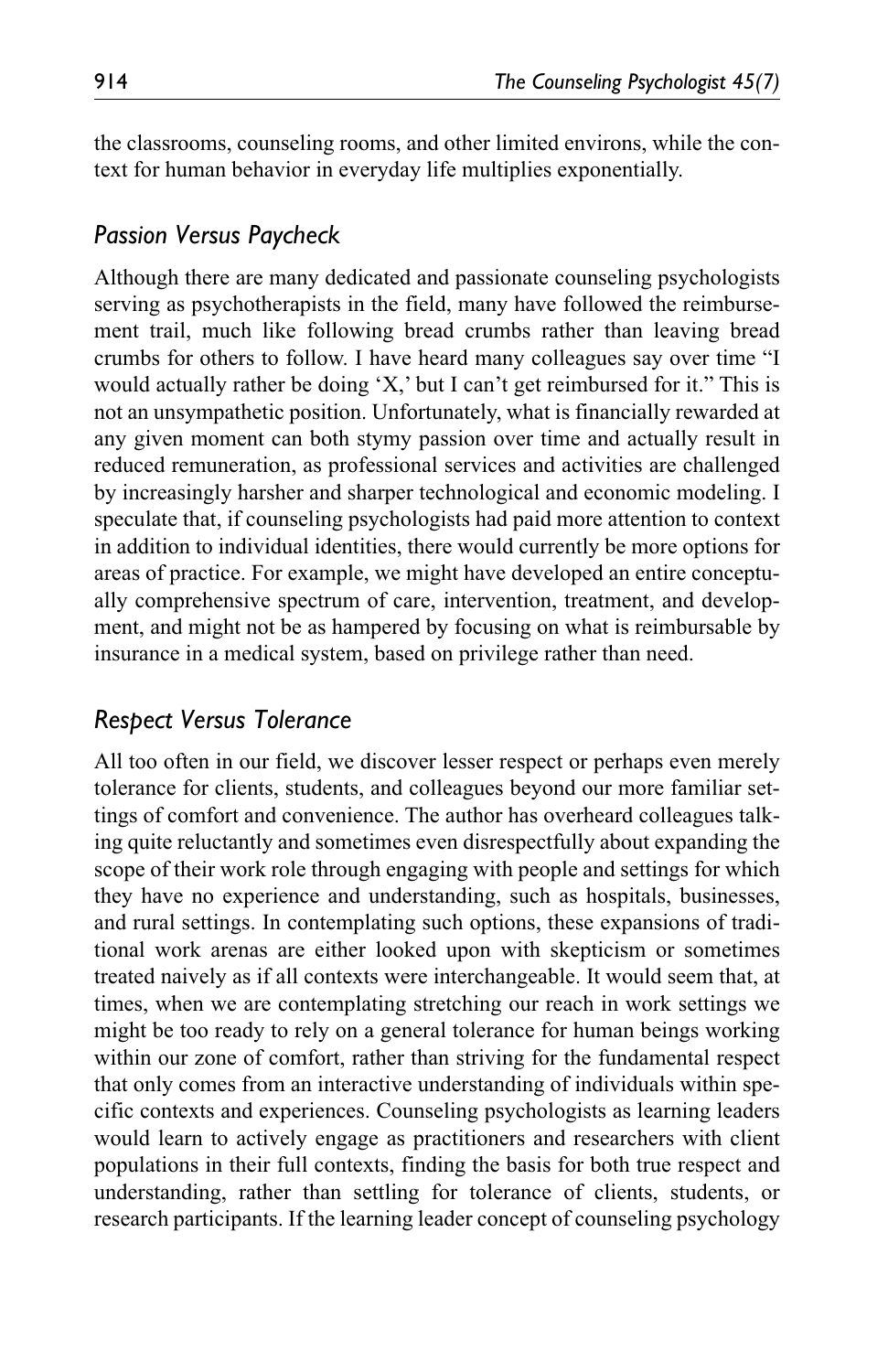compelled us to approach other parts of our world with an openness to learning rather than fear, we would find more alliances for our goals, more possibilities in our approaches, and more resolve for perseverance in addressing seemingly intractable issues. For example, Tucker, Williams, Roncoroni, and Heesacker (2017) used a shared community leadership model for their work on health disparities, working with and training community leaders as partners to do their work in the community.

#### *Tradition Versus Innovation*

With this dilemma, I am reminded of Thomas Kuhn's (1962, 1970a, 1970b) perspective in *The Structure of Scientific Revolutions* about the scientific community's (a) conspiracy to maintain the status quo in the face of emergent theories, as well as its (b) unwillingness to see the subjectivity in objectivitybased processes. (Parenthetically, we can recall that it was not until 1992 that Galileo was officially pardoned for heresy by the Catholic Church for stating in 1633 that the earth rotates around the sun.) Counseling psychology has enjoyed a relatively stable tradition based on Midwestern U.S. views of life and culture until recent years, following the emergence of multicultural and international foci in counseling psychology. Innovation usually requires perseverance in the face of resistance. The traditions of counseling psychology have been strong and have perhaps unintentionally resulted in discouraging or slowing down innovation in the field. For example, a common response by practicing psychologists to discussions of new counseling approaches, specific applied contexts, or more controversial areas of study (like abuse or harassment) has been the immediate questioning of the ethics of newer approaches, or collective lack of curiosity about approaches to counseling beyond the tried and true. Perhaps we as counseling psychologists have been fearful of stepping into unknown areas to try new things in a responsible and systematic way, fearing risk of failure or criticism. Some of us have even been reluctant to share with other colleagues new things that are actually being tried. (I have personally participated in private conversations about this very issue.) The need to fit in with established ways of doing things in the search for a professionally legitimate identity (e.g., big C, little c) may well have unnecessarily impeded innovation.

#### *Values Versus Assumptions*

Counseling psychology provides a strong set of professional and disciplinary values as part of most training; however, values serve mainly as hypothetical constructs until strongly tested. There is a significant amount of counseling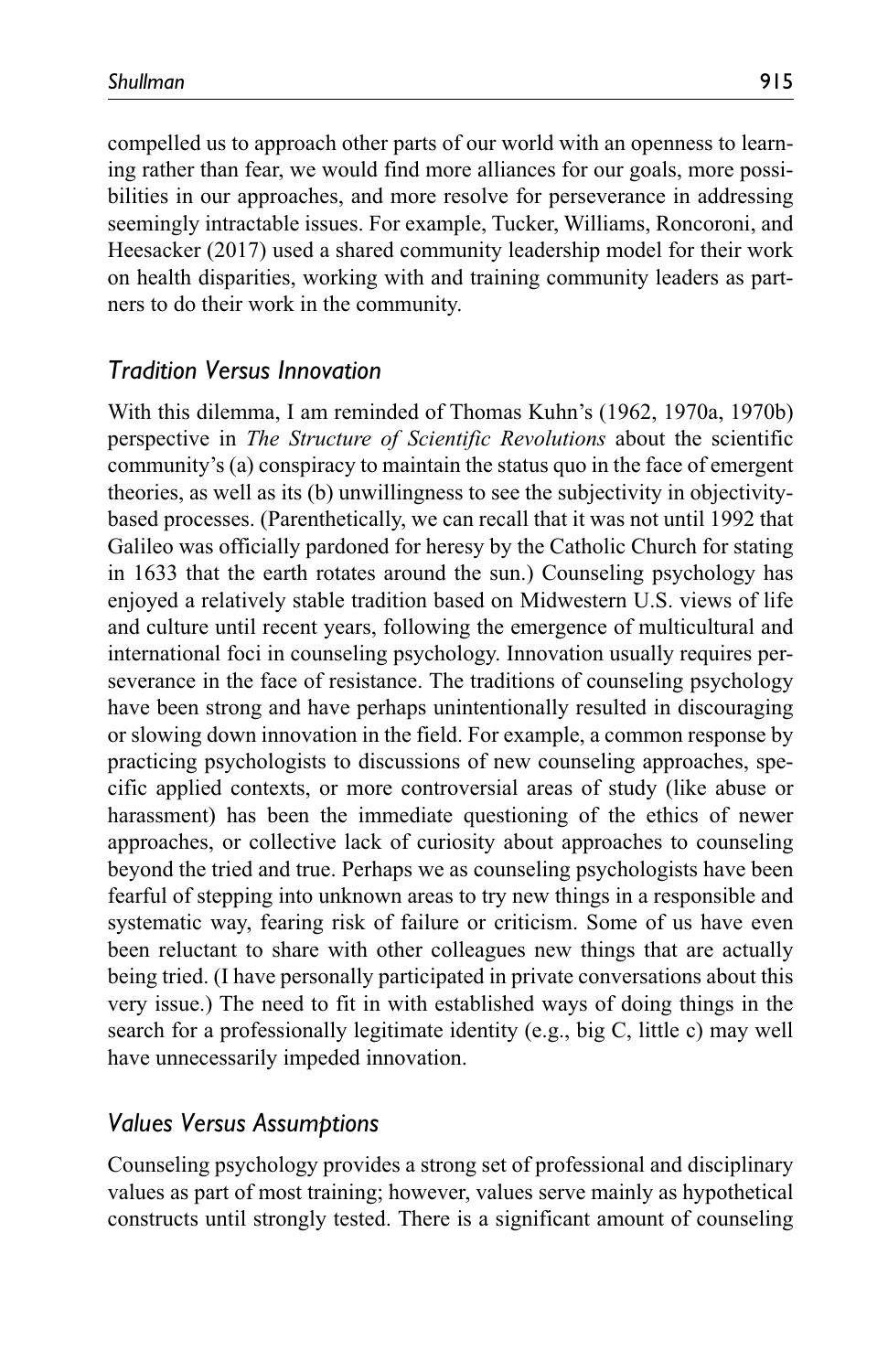psychology culture considered "nice," which can come with a reluctance to confront or create conflict in the face of conflicted values. In my experience, counseling psychologists often try to "nice" a situation, which can lead to a watering down of direction, perspective, or results. Although this may be the outcome of overdoing a strengths-based emphasis on interpersonal skills and collaboration, it can lead to unintentional compromise of progress. By counseling psychologists having a professional identity as a learning leader, they could be empowered or emboldened to find a stronger role in such situations, perhaps leading to stronger, more effective, channels of action. For example, might the field of counseling psychology be in a much clearer position with respect to masters-level training today if counseling psychology had seen itself as providing learning leadership for these issues 20 years ago? Another example might involve how counseling psychologists view concepts of confidentiality. Might there be conditions for which confidentiality is not the best approach, and could even be routinely harmful to client welfare? In the rapid emergence of a technologically based world, the notion of privacy as we have known it, especially in functions of daily life, may well disappear in due time. What development of alternative interpersonal mechanisms or processes can counseling psychologists lead to create or gain the trust and respect of students, clients, and research participants?

## *Deep Mastery Versus Broader Growth (Specialist vs. Generalist)*

This last dilemma has been ever present in all communities of knowledge workers and is probably as old as the development of science and organizations themselves. This dilemma compels us to ask, on the one hand, "Should we learn to do something really well and as deeply as possible?" or, on the other hand, "Do we look to the right and left of our current view to see the impact of other approaches or foci in the world?" For example, counseling psychologists, like other psychologists, are being pressed to specialize in the modern healthcare system. In the era of specialty panels, specialty credentials, evidence-based practice, and pay-for-performance approaches, counseling psychologists have gravitated to where we see we can fit, often selecting client foci or research areas aligned with continued reimbursement—we follow the money. Although prevention has been a core area for counseling psychology, for example, there has been a void in leadership in U.S. psychology to establish prevention as a critical part of the U.S. healthcare system.

Some of this tendency for specialization may be hard-wired and certainly reinforced in much of our training. Psychological science and science in general has long been populated by the stories of specialists laboring methodically for years and years to perfect, accept, or reject a limited hypothesis or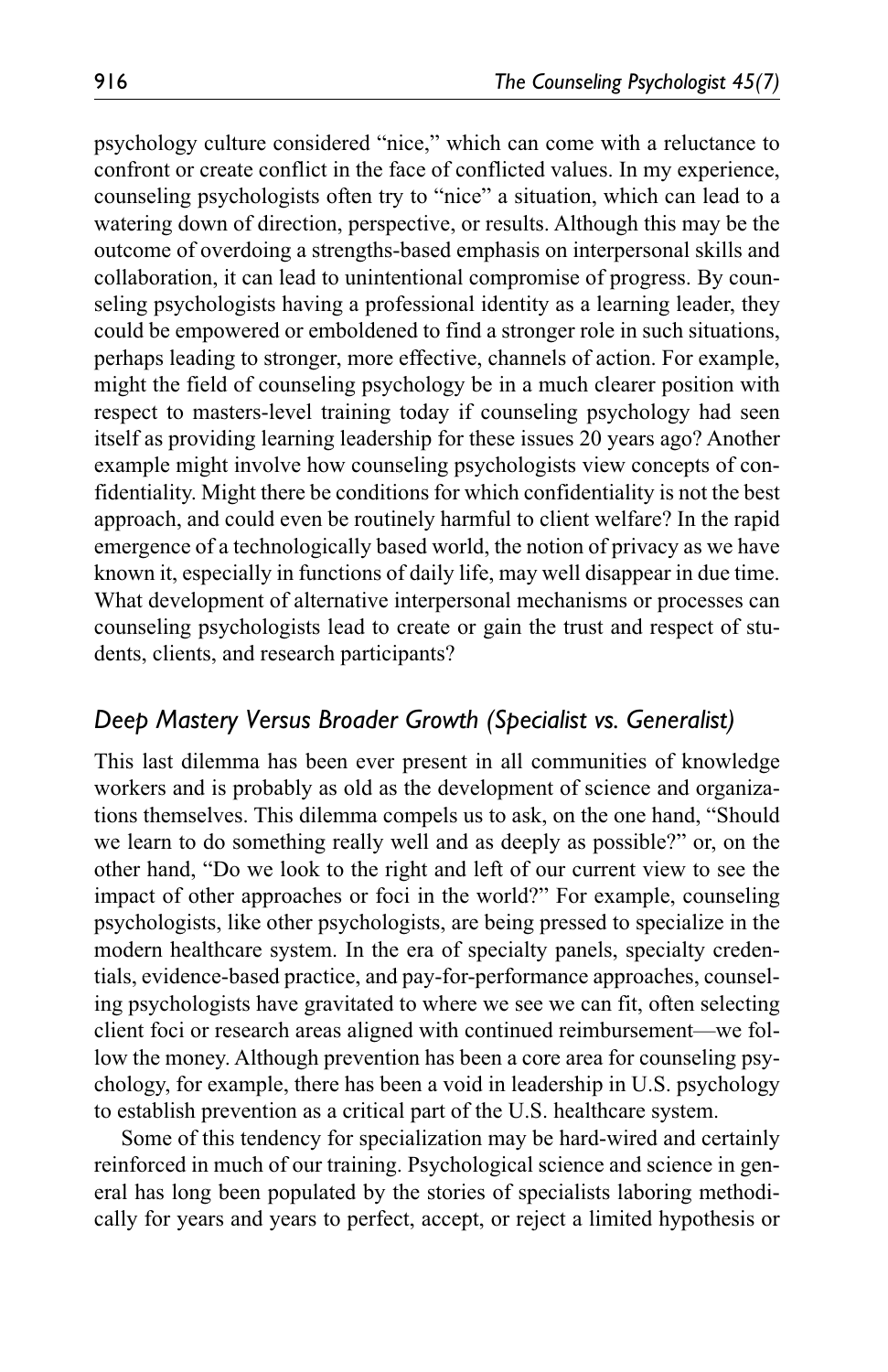set of constructs. Arthur Clarke (1972), famous for "2001: A Space Odyssey," formulated three laws of prediction, two of which are relevant to this point:

- 1. "When a distinguished but elderly scientist states that something is possible, they are almost certainly right. When they state that something is impossible, they are very probably wrong" (p. 14).
- 2. "The only way of discovering the limits of the possible is to venture a little way past them into the impossible" (pp. 20–21).

When the author refers to broader growth and perspective, it is in reference to real innovators of the past century like Albert Einstein and perhaps Steven Jobs. Many of these innovators appear to have resided at times at the interactional space of two theories, two disciplines, or at the corner of the "possible and impossible." They mentally ventured into interactional spaces between and across boundaries where others have heretofore feared to go because it was outside existing established expertise. The parallel to counseling psychology as a discipline is a collective reluctance to lead and embrace new approaches, favoring the strategy of sticking with the tried and true. We have hung our hats on psychotherapy and traditional counseling approaches far longer than current environmental trends would indicate to be effective. For example, why are we so collectively worried about the capacity of artificial intelligence or big data to create effective counseling and advice? What could we be doing if we could apply our counseling psychology skills sets to broader scale issues or larger-scale interventions? Our counseling psychology science-based discipline, unlike perhaps other counseling-related disciplines, not only allows us, but compels us as leaders, to use our scientific approach and methods to both systematically describe and measure our existing anchors as well as suggest and pursue departure points. We have allowed highly inflated schisms between scientific psychology and the practice of psychology to inhibit counseling psychologists from integrating our best concepts and approaches. And this may have cost us a lot as a discipline, a science, and as practicing counseling psychologists.

# **Facing and Embracing Ambiguity**

These dilemmas raise points of ambiguity where the way forward is unclear. Thus, feelings of professional uncertainty may have inhibited counseling psychologists' opportunities to really explore new approaches and venues for the science and practice of counseling psychology. Where do counseling psychologists have the opportunity to develop a new approach to practice, work effectively with a population within its own context, provide services to those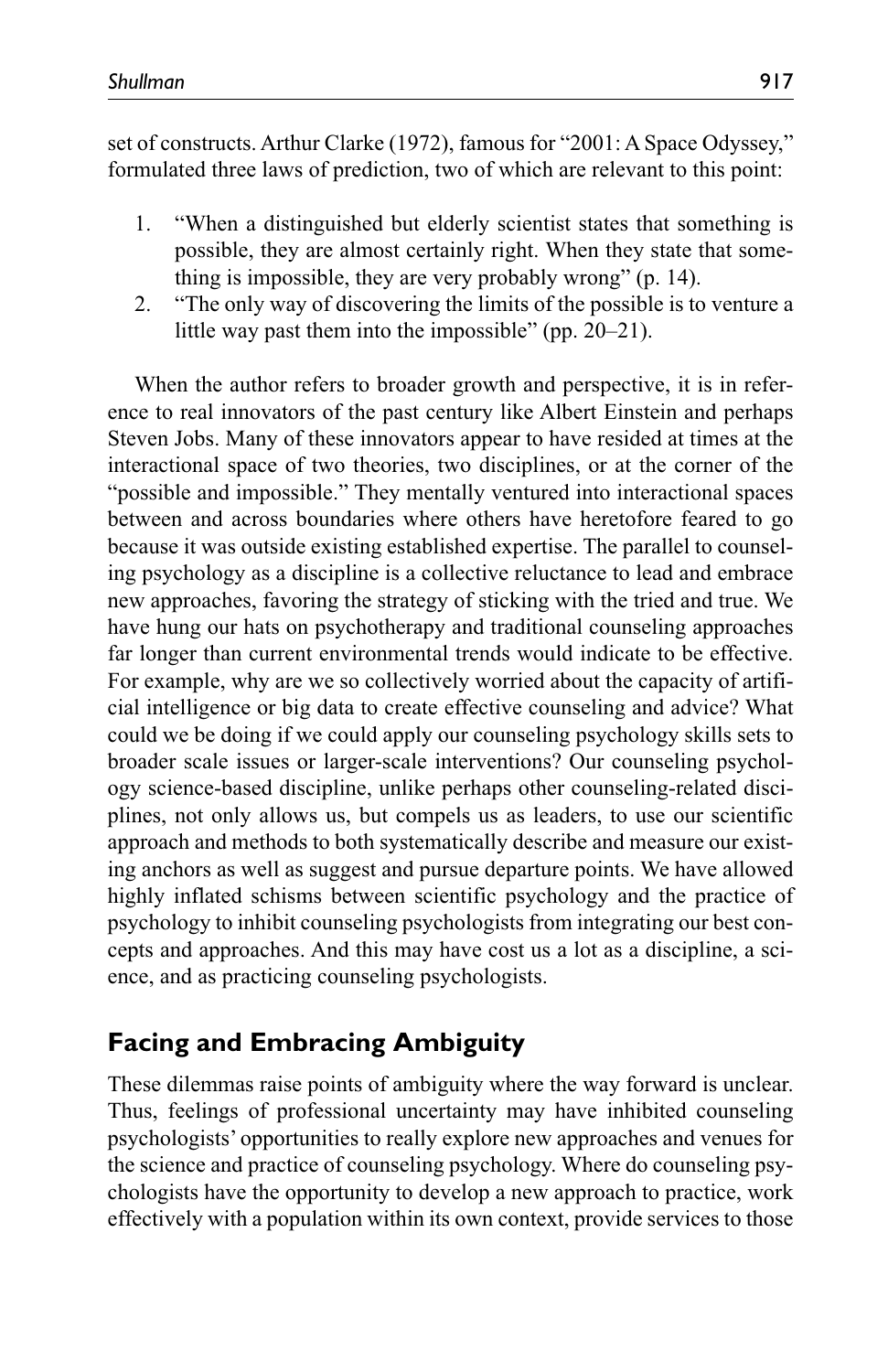with no access, or ask research questions that take them out of the university or traditional avenues of grant funding, data collection, and research publication? From an economic viewpoint, there are already too many people who can do much of what we do in practice, and even in some areas of research, can do it with less training or for decreased remuneration.

Despite much effort, there is still limited scientific evidence to support our wishful notions that doctoral-level counseling psychologists can do substantial counseling work better than a variety of masters-level practitioners, or that no one else can do it well enough (Baldwin & Imel 2013; Wampold & Imel, 2015). But the need to resolve the ambiguity—that pool of options without defined conclusions or pathways—tends to turn counseling psychology back to the tried and true, the known, the certain.

This challenge of leading in circumstances where ambiguity is heightened has many parallels in other areas of endeavor. Many leaders of for-profit and nonprofit organizations struggle daily with major decisions about direction and strategy where there are no obviously right or best answers. A number of avenues appear on the horizon and what can look like the best approach today may look very different in a matter of weeks or months. Therefore, one of the major leadership challenges of the future for virtually all leaders is learning to deal with accelerated change and almost constant resulting ambiguity. Learning to manage the concomitant feelings of uncertainty and doubt that accompany such ongoing ambiguity is key to mobilizing the human resources necessary for groups and organizations to act effectively. Learning to lead ongoing processes and cycles fraught with ambiguity and uncertainty, could positively affect virtually every aspect of modern life. The ability to both lead such processes and redesign them in real time for the future may well be key to the future success of counseling psychology.

It is, indeed, time to embrace a scientist–practitioner–advocate–leader model for counseling psychology. Such a model would be one where training would integrate and encourage the development of a somewhat different set of skills, which I refer to as *learning leadership skills*. These skills are based on the premise that counseling psychologists can be the progenitors of new learning, development, growth and change models, processes and approaches. The scientist–practitioner–advocate–leader identity can give counseling psychologists major roles to play in researching big questions, developing new interventions, and determining organizational approaches to systems of healthcare, education, business, organizations, and community. Counseling psychologists with such skills can lead wherever they can and think they should go, without apology. Counseling psychology needs to embrace the ambiguity, uncertainty, and challenge of this enormous moment in our country's history regarding health, education, work, and general welfare and be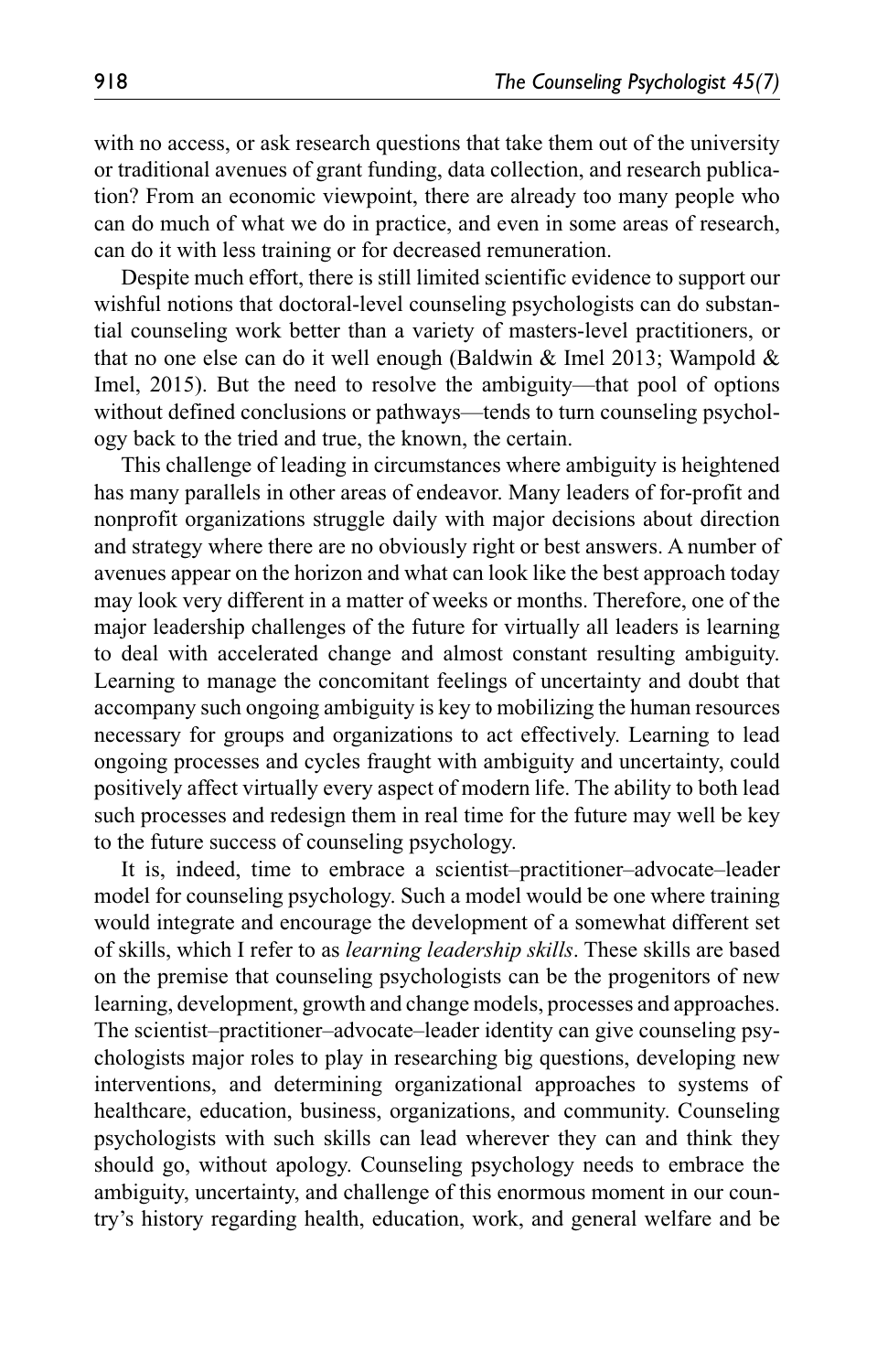prepared to lead, not just follow or adapt, to evolving or devolving systems of care, learning, labor, and sustenance.

# **Learning Leadership Behaviors for Counseling Psychologists**

What are some learning leadership behaviors? One place to start thinking about a set of learning leader behaviors could come from the general leadership skills required to address ambiguity in general. The leadership skills needed are those required for managing ambiguity and uncertainty at multiple levels of human organization—individual, group, organization, community and skills of agile learning. Based on research by Hodgson and White (2001) and later White and Shullman (2010), there are eight skills that have the potential to address these significant future possibilities for counseling psychologists: (a) curiosity and motivation by mystery, (b) risk tolerance, (c) future scanning, (d) tenacity, (e) personal enthusiam and excitement of others, (f) flexibility, (g) simplifying, and (h) focus. These will be described next.

#### *Curiosity and Motivation by Mystery*

This skill set involves an abiding curiosity to do things differently, better, or to figure out why things work well in different systems and situations. These skills help to generate and address broader, more significant questions in counseling psychology and psychology in general. What else besides face-toface counseling could be, or could become, a primary medium of intervention for helping others? How could we train people to become really effective counselors in half the time that this training now takes? Do we need human beings to do effective counseling? What parts of counseling psychology are transportable across cultures and what parts are not? How do we really prepare for a global counseling psychology? Part of this motivation by mystery is the willingness to engage in difficult learning because it may require confronting the fear of failure, losing perceived knowledge-based status, or learning to do professional things in first time trial learning. As counseling psychologists, many of us have excelled at traditional schooling and testing, and through our graduate training learned masterfully how, when faced with something we do not know how to do or answer, we can find ways to keep heads down, stay in our relative comfort zones, and hope others will address the issue. Sometimes we have retrospectively described from a safe distance the behavioral processes involved in others' successes and failures.

Engaging our curiosity and motivation by mystery may help to lead us away from our individual and collective tendencies to dwell on fear of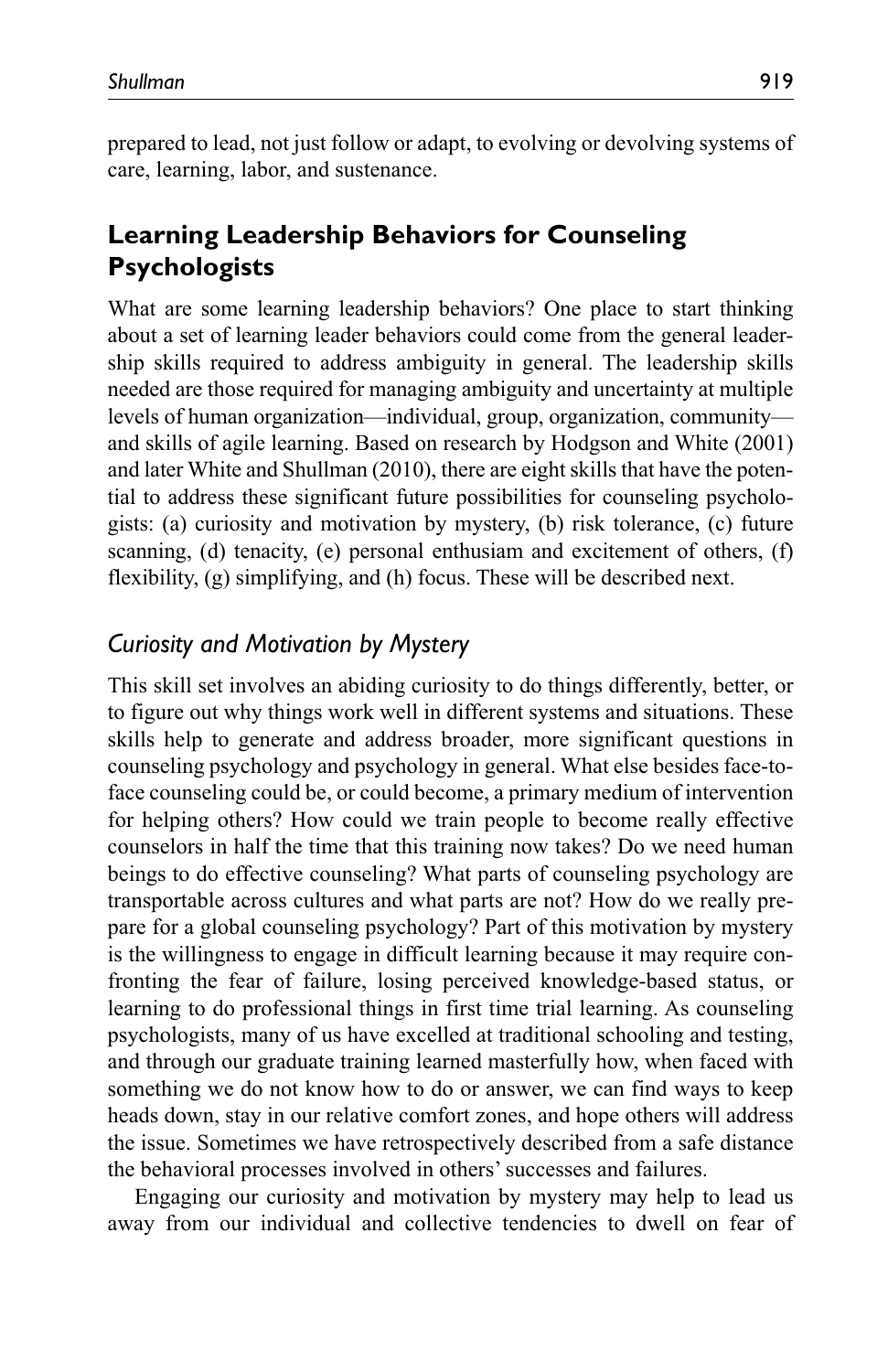failure, or from our need to be seen as professionally competent at all times. Enhancing our motivation by mystery could serve as a vehicle to enable us to engage in truly difficult learning or be more actively willing to address seemingly intractable problems and challenges. Instead of avoiding the questions that are too complex as they often appear in the real world, we must learn to keep those questions in the forefront. We need to fill our graduate training faculties, programs, research labs, and practice offices with people who are excited to explore their lack of knowledge rather than those who will keep producing the same knowledge and approaches over and over again with great certainty. As Margaret Meade once noted, "We are now at a point where we must educate our children in what no one knew yesterday, and prepare our schools for what no one knows yet" (Zehner, 1994, p. 3).

#### *Risk Tolerance*

The second of these learning leadership skills is risk tolerance. In this context, risk tolerance means sometimes making decisions when necessary despite incomplete information, as well as tolerating the risk of failure. (This is not intended to suggest that presuming or drawing premature scientific conclusions is appropriate.) Risk tolerance implies an understanding that there is a risk at the onset. This creates some parallel to courage. To be courageous, one must know there is potential danger. Perhaps counseling psychologists may be less than willing to take risks because much risk has been eliminated from our day-to-day lives. Many of the risks people currently seem to take are restricted to leisure activity, where risk is "an experience we seek—one that we will pay handsomely to have at times—such as bungee jumping, skydiving, extreme sports" (Hodgson & White, 2001, p. 48). This may be because our personal and professional lives are freer of risk. Many of us can now work from multiple sites or are working in areas with predictable groups of people. Barring unanticipated upheaval, the roles many counseling psychologists assume at work are relatively stable. Going against this trend, we are currently being barraged with more information than we can possibly take in, introducing levels of ambiguity for knowledge-based professionals. This may indicate a need to upgrade intuition skills to navigate this information avalanche.

## *Future Scanning*

Another critical counseling leadership issue is being a *future scanner*. This is a skill underlying the dilemma of balancing depth with breadth of knowledge and understanding. Werner von Braun described basic research as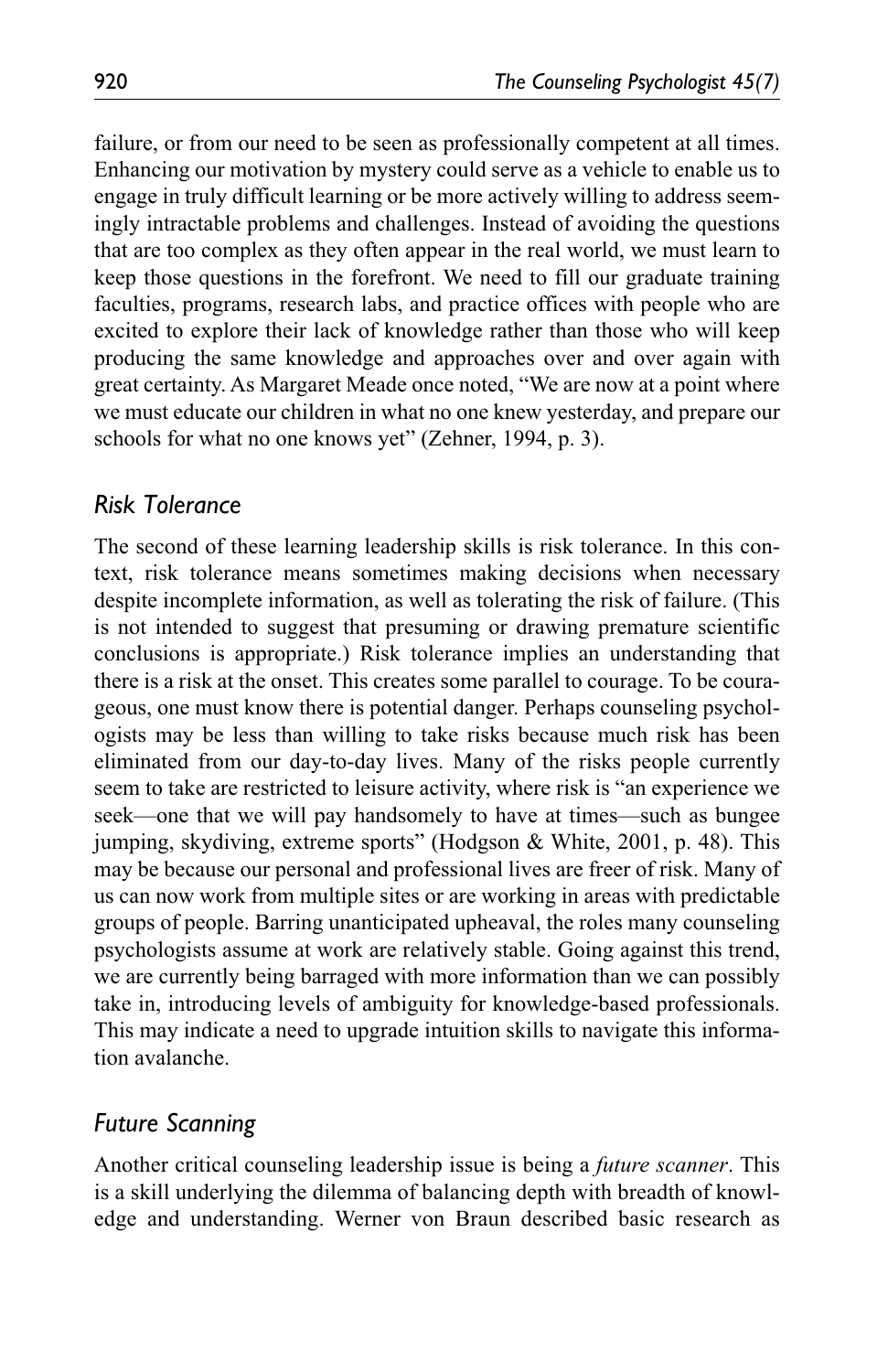"what I am doing when I don't know what I am doing" (Von Braun, as cited in Arendt, 1981, p. 360). Is the field of counseling psychology training people to ask probing questions at the right times, even in areas outside of their acknowledged expertise, even when detailed or technical knowledge is lacking? Are we helping ourselves and others better see connections between ostensibly disparate areas? Are we encouraging the creation of what our professional lives could look like in the future? For example, rather than waiting for the electronic world to completely obliterate confidentiality as we have come to know it, are we training counseling psychologists to design successful learning interventions that might not depend on confidentiality? Can we find alternative methods to address the issues that currently drive the need for confidentiality?

## *Tenacity*

A fourth leadership skill set revolves around tenacity. Tenacious, well-trained counseling psychologists would be scientist–practitioner–advocates–leaders who act like proverbial "dogs with a bone," who are at home with conflicting ideas, approaches, and immediate reality, and who love the "thrill of the chase." Are we training psychologists to proactively respond when someone says that something could not possibly be done or when something has never even been tried before? In light of recent resource challenges in institutions of higher education, for example, are we learning and applying skills to create newer interventions or research that is more fiscally supportable or sustainable, especially when some of the work may be considered adversarial or irrelevant to current approaches?

# *Personal Excitement and Enthusiasm of Others*

A fifth key counseling leadership skill focuses on creating both personal enthusiasm and excitement in others and in other disciplines for what we are about. Are we able to be personally invigorated ourselves and also invigorate colleagues in the broadest sense? For example, if you took your current income and livelihood out of the equation, would you still be seeking to do counseling psychology as you are today? Do counseling psychology students look to their faculty and mentors in the field as a source of energy and optimism, or is our field overly focused on reminding everyone, including ourselves, how hard and complex everything really is and why we cannot do anything about it? Winston Churchill (also possibly Abraham Lincoln) was credited with once having described success as "stumbling from failure to failure without a loss of enthusiasm" (as cited in Langworth, 2008).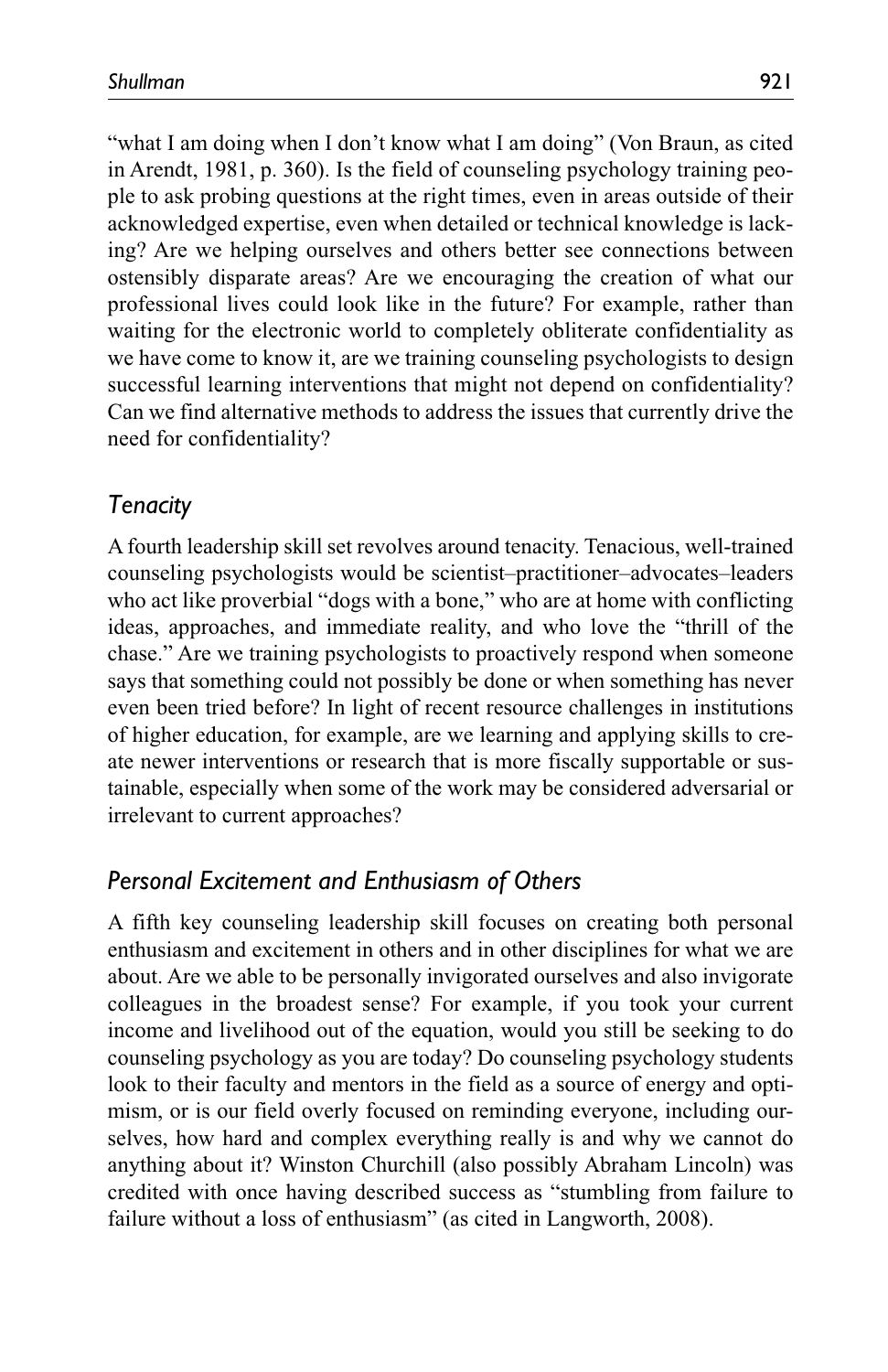## *Flexibility*

A sixth proposed leadership skill for counseling psychology is flexibility—a necessary skill, as no one can know the future with certainty. Counseling psychologists should be good agents of change, influencing others about the need to change by reaching out, listening, and working with those who are less enthusiastic. We have historically prepared many counseling psychologists to work in isolation or in very small groups, forming few alliances, often eschewing large groups or organizationally focused behavior. We are now just beginning to prepare our newer psychologists for roles in areas such as integrated practice, group practice outside of counseling centers, and interdisciplinary treatment and research teams. We must disavow the tendency to want to go it either safe or alone, and be willing to give and take with others—to be both determined and flexible as day-to-day social and behavioral science professionals.

There are a number of serious issues facing counseling psychology today. How does counseling psychology stay relevant and flexible when strong programs are closing? How do we develop new approaches when federal resources for such efforts are drying up? If future counseling psychologists cannot find internships or competitive job placements, what can and is the field prepared to do? What if we cannot continue in counseling psychology as we have in the past? Can we both create and sell the change we want or need to make?

# *Simplifying*

An important skill set for the future counseling psychologist leader will involve the ability to simplify—the ability to make the complex simple. This is not at all about oversimplification where complex matters lose their meaning. It is rather about the ability to get to the essence of things, communicating that essence with clarity to multiple audiences, and also creating symbols and metaphors that facilitate the communication of that essence in meaningful and memorable ways. The concept, for example, of emotional intelligence, albeit somewhat scientifically controversial, conveys much in two words to many audiences. It clearly conveys the idea that talent does not rest alone in cognitive versatility and school grades, and that something emotional may weigh in equally with its cognitive cousin. Much of the organizational and business world now uses such a concept to communicate the need for both task and relational skill in effective leadership and business outcomes, concepts that have been available since the 1950s but have more compelling meaning in broader audiences when presented in terms of "emotional intelligence."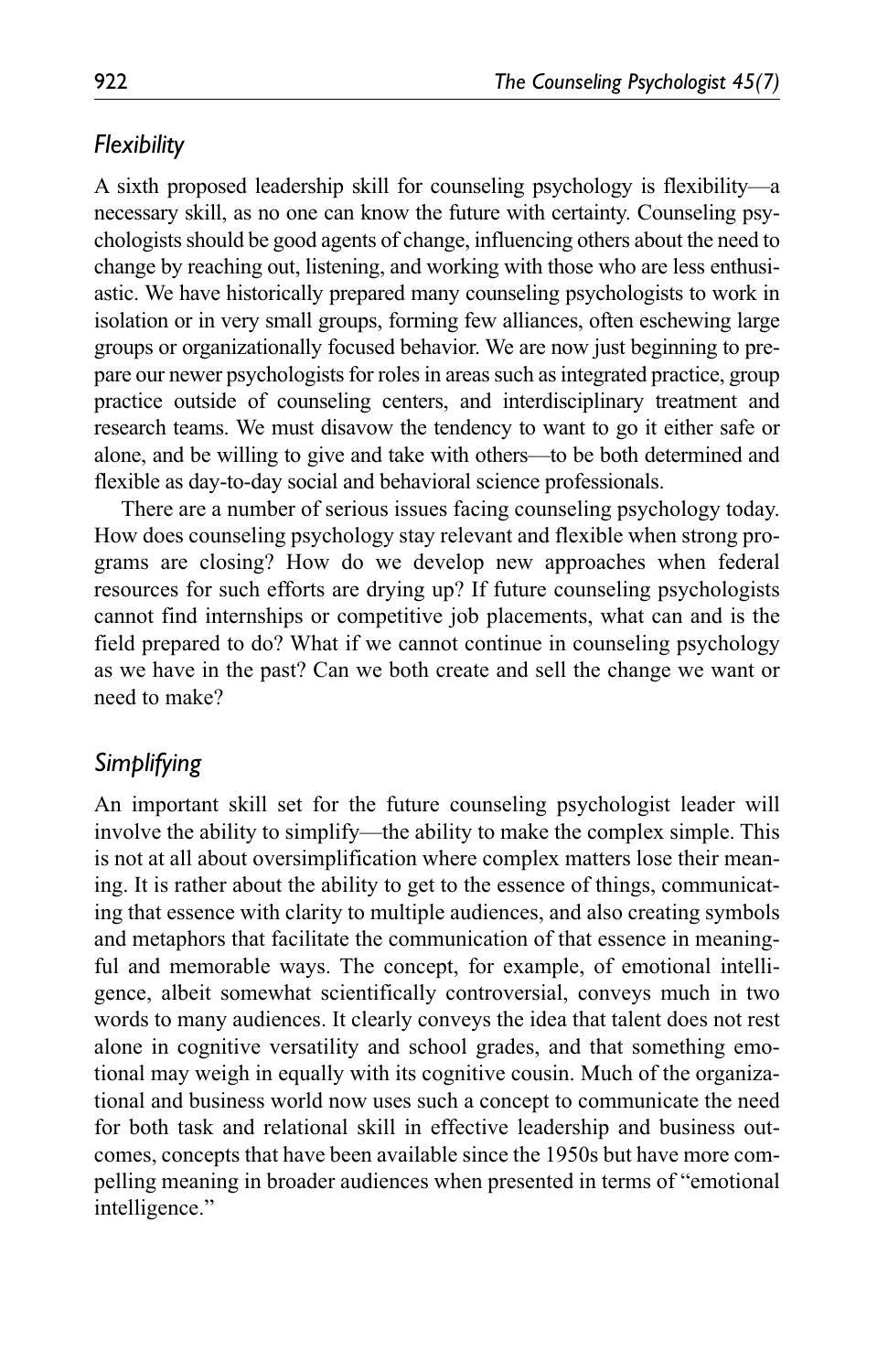With the overwhelming amount of information available today, the skill of detecting essence becomes even more significant because there is a greater need than ever to translate the work of counseling psychology to increasingly broader audiences without losing the sources and foundation from whence such information came. Perhaps the field of psychology in general has been overly successful in giving psychology away. One can point to numerous examples of disciplines where developments in psychology in general or counseling psychology specifically has been taken by others, reformulated for essence and translated into more user-friendly terms. The days of being mesmerized by highly trained professionals spewing multisyllabic terminology are gone. All terms can now be googled—it is the timeliness and relevance of the application and the simplicity and essence of the translation that will make such situations successful for counseling psychologists in the future. Most of the public now has a working understanding of the term "psychobabble." Simplifying skills can give counseling psychologists powerful leadership opportunities to direct conversations, dialogues, agendas, strategies, and plans for action.

#### *Focus*

The last of the ambiguity-centered learning leadership skills is the skill set of focus. Henry Ford (likely misattributed) is given general credit (along with several other candidates including Henry James, Vince Lombardi, and Hanna More) for describing obstacles as "those frightful things you see when you take your eyes off your goal" (Clinton, 2000). In the current environment of continuing economic, social, and political challenges, counseling psychologists must have the ability to keep ourselves, our discipline, and our communities compellingly focused on what is right, and what is important, and what are the best possibilities. The ability and willingness to focus on the "critical few" requires that counseling psychologists embrace some inevitable conflict, learn the precious value of time, and make at times difficult choices about what we will or will not do.

If counseling psychology sets its sights on a fewer number of significantly defined goals for the field, might we collectively challenge the status quo and take our field further? Might we be in a better position to recognize what we have to offer in various systems of human endeavor? For example, knowing that it is likely that one half of all current professional jobs across occupations may well not exist anymore in the not-so-distant future, do we not want to play a leadership role in giving attention and focus to those dynamics that could create that future? How might we create a system where everyone has easy access to a counselor from their homes? How do we create behavioral systems that prevent disease?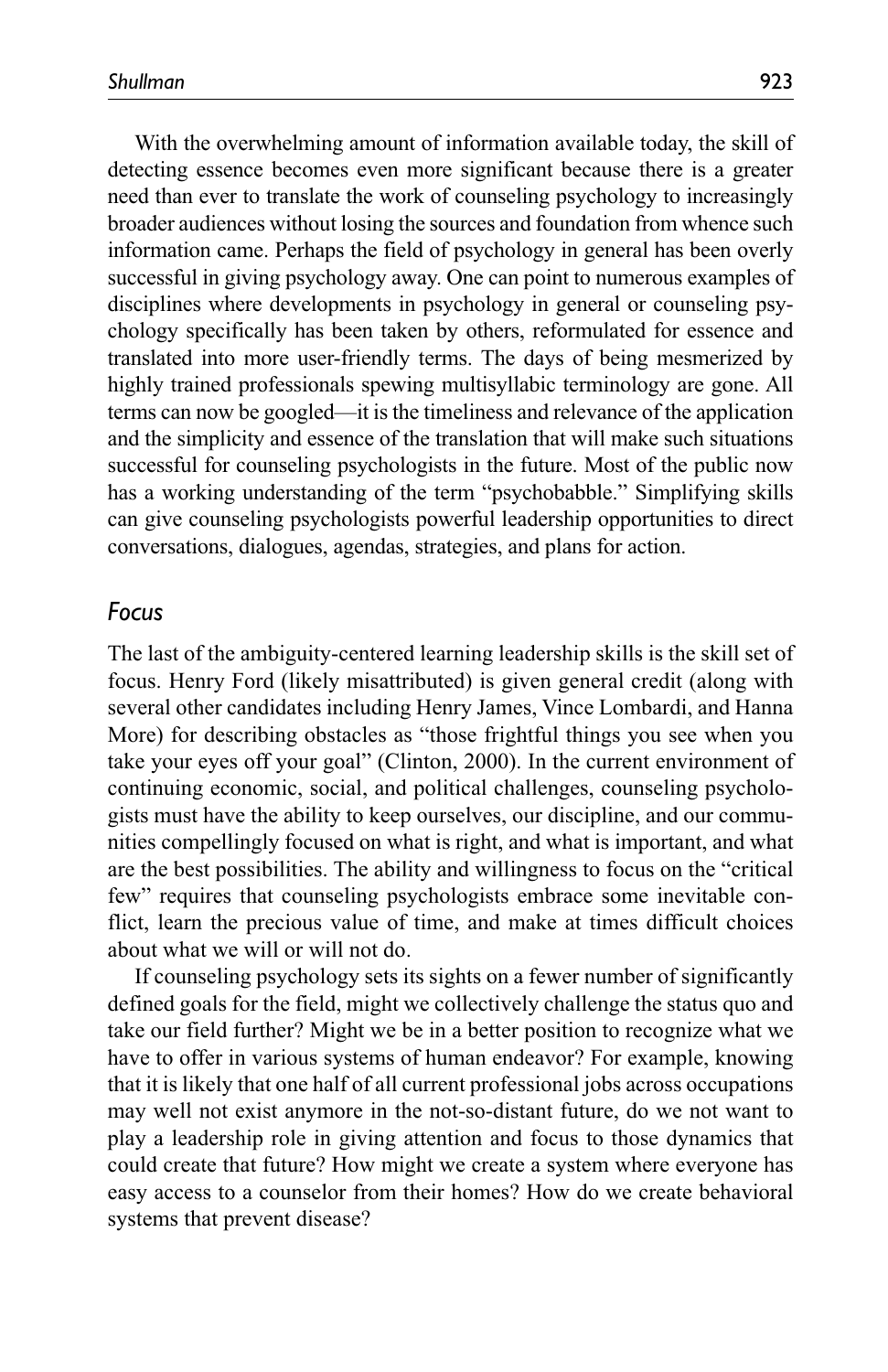## *Possibilities*

I am suggesting that rather than wait to respond to the immediate challenges we see for the field of counseling psychology, the field can take on the concept of counseling psychologists as development and learning leaders and embrace a broad definition of leadership as part of the role and core identity of counseling psychology—a scientist-practitioner-advocate-leader model.

If we can truly learn from our experience and embrace the unknown as our destiny rather than trying to stop, control, or ignore it at every turn—if we can act as learning leaders in practice, if we can get out of our comfort zones about how you come to know and do things, if the field actively asks bigger questions or takes on larger scope issues, if we look outside of ourselves to see what is coming next, if the field digs into our major challenges with a singularity of tenacity and focus, if we come forward and learn to enthuse others at both individual and organizational levels to share our challenges, if we make appropriate midcourse corrections as we embrace the change all around us, if we make what counseling psychologists do both essential and understandable to those we serve and work with in even a few focused areas, counseling psychology will become the face of psychology of the future. Counseling psychologists can take on a mantle of leadership where we see ourselves leveraging learning, growth, development, and change at all levels of human organization. With that sense of leadership agency, counseling psychology can both create and change the future in ways we have not yet imagined as scientists, practitioners, advocates, and leaders.

#### **Author's Note**

This paper was adapted from a talk given by the author for receipt of the 2012 American Psychological Association Award for Distinguished Contributions to Independent Practice.

#### **Declaration of Conflicting Interests**

The author declared no potential conflicts of interest with respect to the research, authorship, and/or publication of this article.

## **Funding**

The author received no financial support for the research, authorship, and/or publication of this article.

## **References**

Arendt, H. (1981). *Vita activa, oder, Vom Tätigen Leben*. Munich, Germany: R. Piper.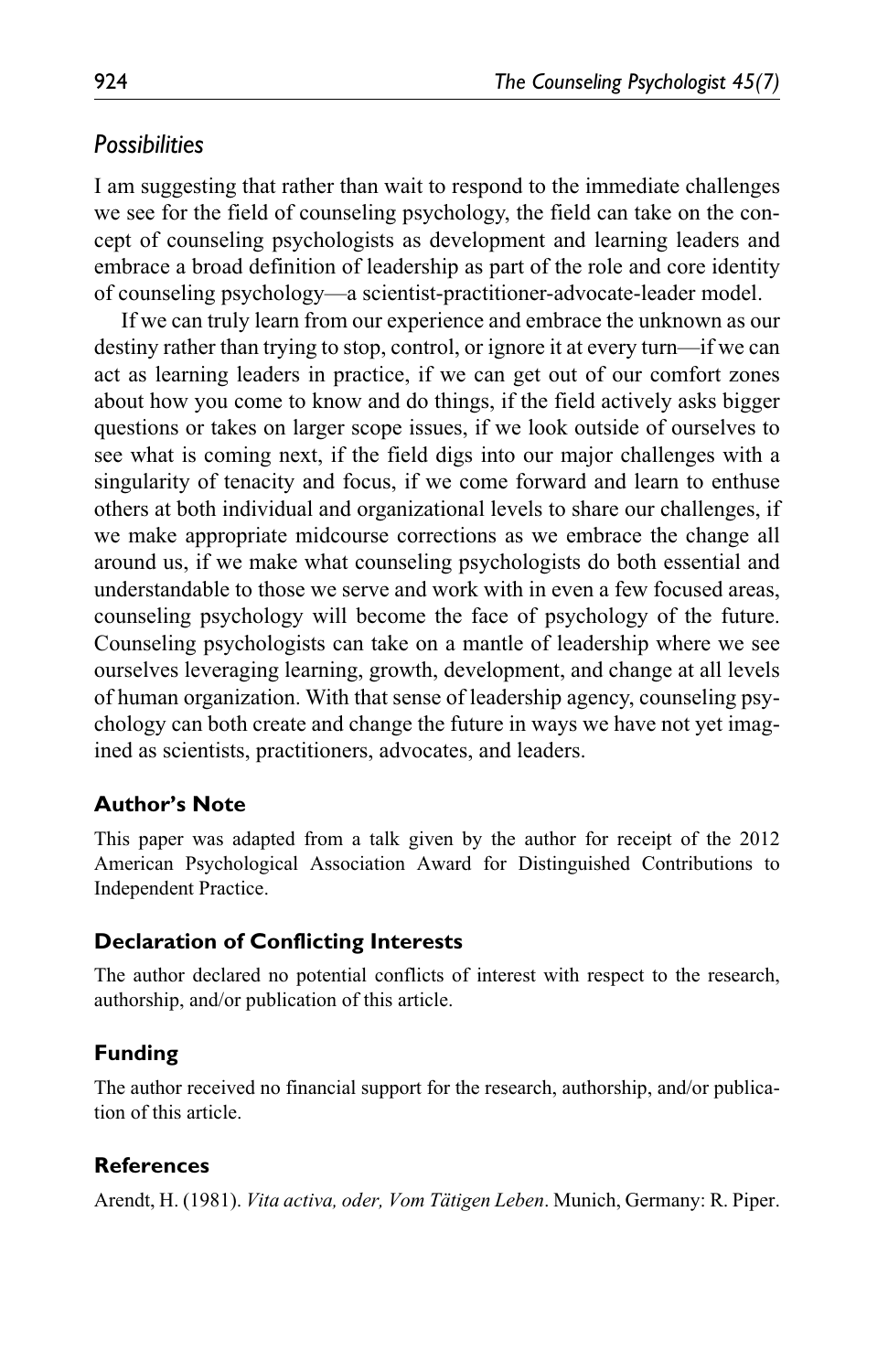- Aviolo, B. J., & Hanna, S. T. (2008). Developmental readiness: Accelerating leader development. *Consulting Psychology Journal: Practice and Research*, *60*, 331– 347. doi:10.1037/1065-9293.60.4.331
- Bass, B. M., & Riggio, R. E. (2006). *Transformational leadership* (2nd ed.). Mahwah, NJ: Lawrence Erlbaum Associates.
- Backus, C., Keegan, K., Gluck, C., & Gulik, L. M. V. (2010). Accelerating leadership development via immersive learning and cognitive apprenticeship. *International Journal of Training and Development*, *14*, 144–148. doi:10.1111/j.1468- 2419.2010.00347.x
- Baldwin, S. A., & Imel, Z. E. (2013). Therapist effects: Findings and methods. In M. J. Lambert (Ed.) *Bergin and Garfield's handbook of psychotherapy and behavior change* (pp. 258–297). New York, NY: Wiley.
- Boyak, K. W. (2004). Mapping knowledge domains: Characterizing PNAS. *PNAS*, *101*(suppl 1), 5192–5199. doi:10.1073/pnas.0307509100
- Chin, J. L., & Trimble, J. E. (2015). *Diversity and leadership*. Los Angeles, CA: Sage.
- Clarke, A. C. (1972). Hazards of prophecy: The failure of imagination. In A. C. Clarke (Ed.), *Profiles of the future: An inquiry into the limits of the possible* (Rev. ed., pp. 12–21). New York, NY: Bantam Books.
- Clinton, W. J. (2000). Commencement address at Eastern Michigan University in Ypsilanti, Michigan. *Weekly Compilation Of Presidential Documents*, *36*, 18–19.
- Delgado-Romero, E. A., Lau, M. Y., & Shullman, S. L. (2012). A view through the kaleidoscope: Themes and patterns in the history of counseling psychology. In N. Fouad, & J. Carter (Eds.), *APA handbook of counseling psychology* (pp. 3–29). Washington, DC: APA Books.
- Fassinger, R. E., & Shullman, S. L. (2017). Leadership and counseling psychology: What should we know? Where could we go? *The Counseling Psychologist*, *45*, 927–964. doi:10.1177/0011000017744253
- Fassinger, R. E., & O'Brien, K. M. (2000). Career counseling with college women: A scientist-practitioner-advocate model of intervention. In D. Luzzo (Ed.), *Career development of college students: Translating theory and research into practice* (pp. 253–265). Washington, DC: American Psychological Association.
- Forrest, L. M. (2008). The ever evolving identity of counseling psychologists: Musing of the Society of Counseling Psychology President. *The Counseling Psychologist*, *36*, 281–289. doi:10.1177/0011000007313552
- Gardner, W. L., Cogliser, C. C., Davis, K. M., & Dickens, M. P. (2011). Authentic leadership: A review of the literature and research agenda. *The Leadership Quarterly*, *22*, 1120–1145. doi:10.1016/j.leaqua.2011.09.007
- Gerstein, L. H., & Shullman, S. L. (1992). Counseling psychology and the workplace: The emergence of organizational counseling psychology. In S. D. Brown, & R.W. Lent (Eds.), *Handbook of counseling psychology*, (2nd ed., pp. 581–625). Oxford, England: John Wiley & Sons.
- Hodgson, P., & White, R. P. (2001). *Relax: It's only uncertainty*. London, England: Financial Times Prentice Hall.
- Kaczmarek, P. (2006). Counseling psychology and strength-based counseling: A promise yet to fully materialize. *The Counseling Psychologist*, *34*, 90–95. doi:10.1177/0011000005282371